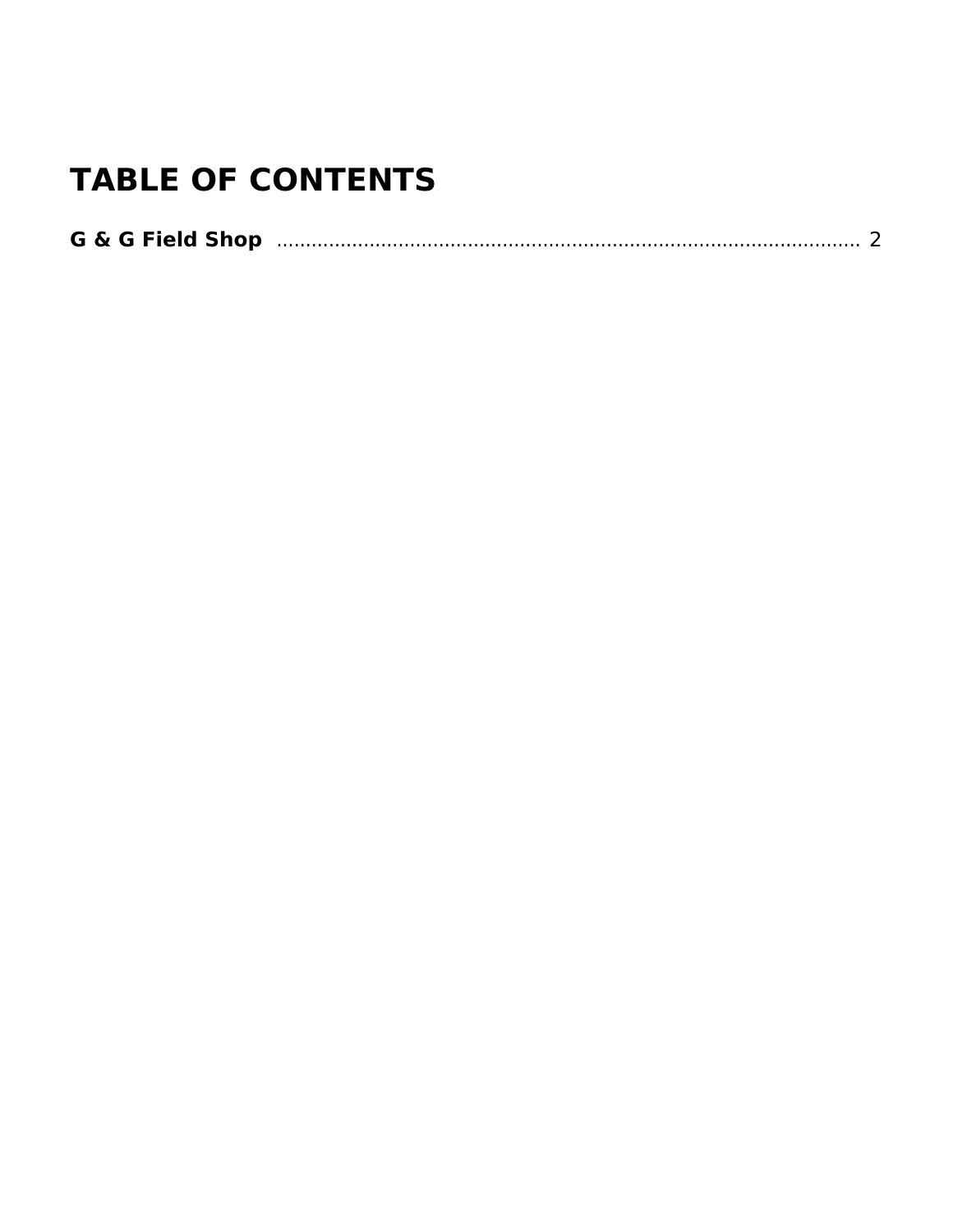<span id="page-1-1"></span><span id="page-1-0"></span>

# **G & G FIELD SHOP**

 $\pmb{\times}$ 



### **RHINO RANGE MONEY CLIP**

[Buy Online](https://nortonandhodges.com/product/rhino-range-money-clip/?utm_source=file&utm_medium=PDF&utm_campaign=g-g-field-shop&utm_term=Rhino+Range+Money+Clip) **SKU:** MN-MLN-MYCLP **Price:** \$275.00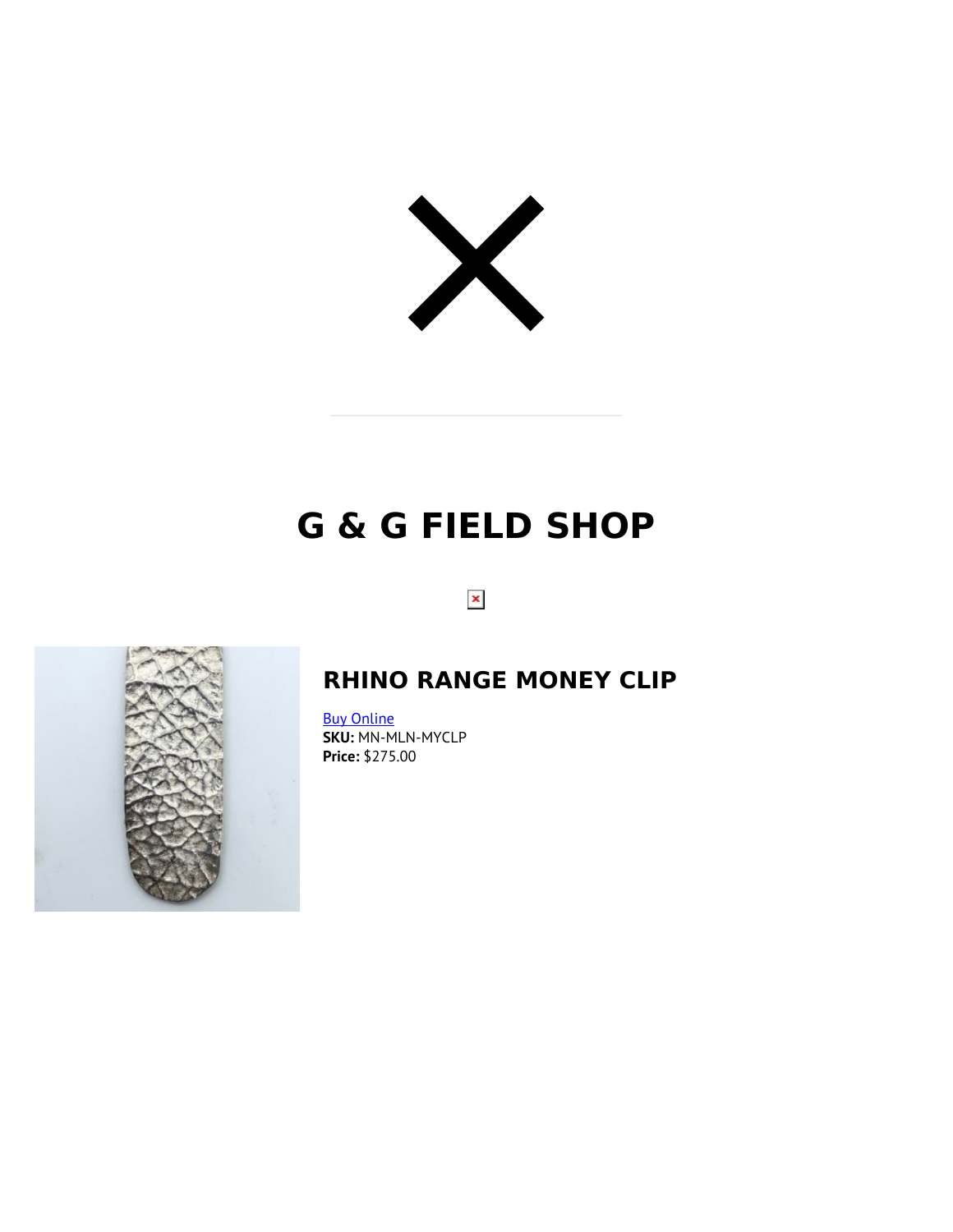<span id="page-2-0"></span>

## **RHINO RANGE CUFFLINKS**

[Buy Online](https://nortonandhodges.com/product/rhino-range-cuff-links/?utm_source=file&utm_medium=PDF&utm_campaign=g-g-field-shop&utm_term=Rhino+Range+Cufflinks) **SKU:** MN-MLN-CUFFLKS **Price:** \$220.00



## **MILAN RHINO RANGE POST EARRINGS**

[Buy Online](https://nortonandhodges.com/product/milan-rhino-range-post-earrings/?utm_source=file&utm_medium=PDF&utm_campaign=g-g-field-shop&utm_term=Milan+Rhino+Range+Post+Earrings) **SKU:** ER-MLN-SNGLPOST **Price:** \$250.00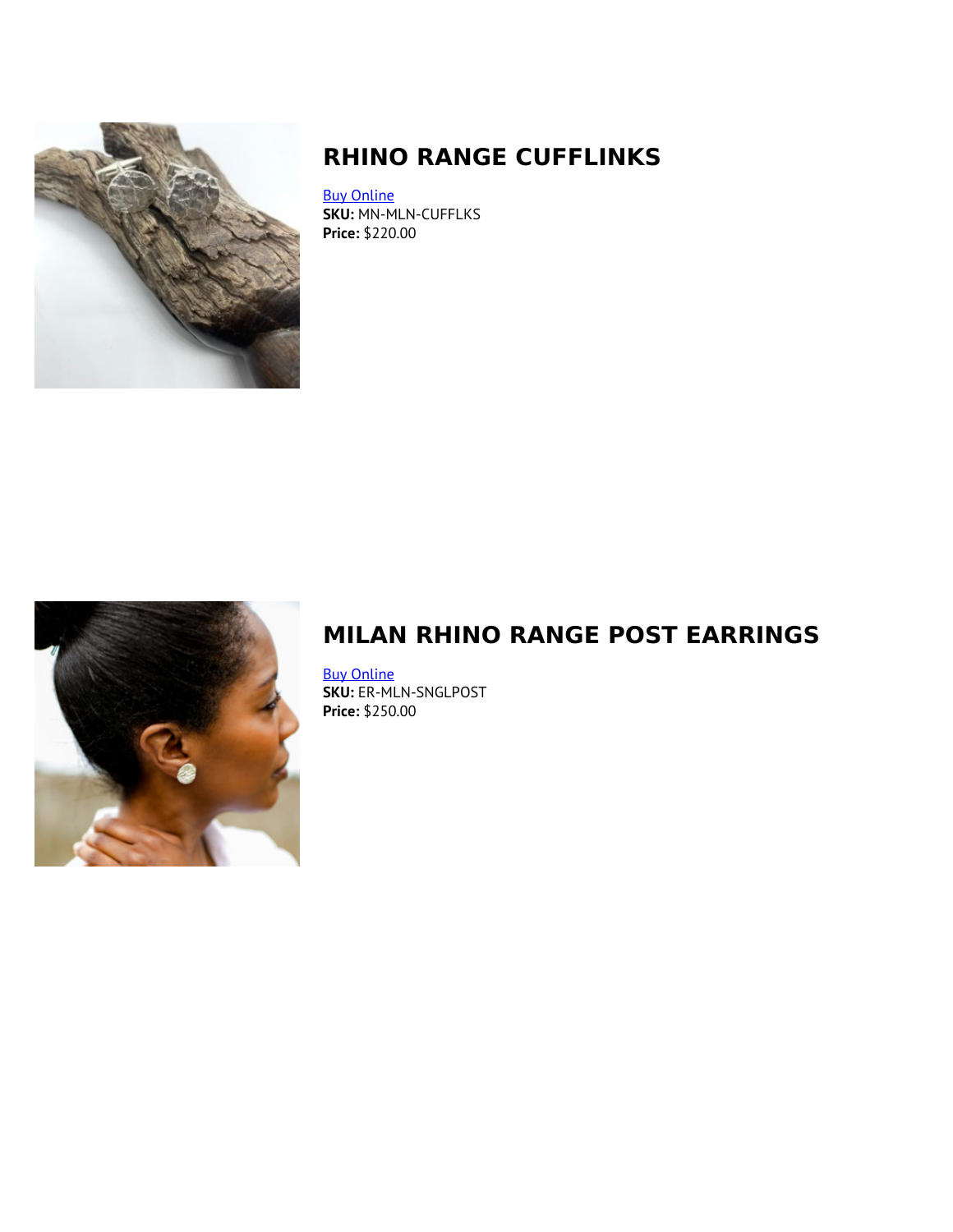<span id="page-3-0"></span>

## **MILAN RHINO RANGE PENDANT**

[Buy Online](https://nortonandhodges.com/product/milan-rhino-range-pendant/?utm_source=file&utm_medium=PDF&utm_campaign=g-g-field-shop&utm_term=Milan+Rhino+Range+Pendant) **SKU:** NK-MLN-PNDNT **Price:** \$245.00



## **MILAN RHINO RANGE TAG NECKLACE**

[Buy Online](https://nortonandhodges.com/product/milan-rhino-range-tag-necklace/?utm_source=file&utm_medium=PDF&utm_campaign=g-g-field-shop&utm_term=Milan+Rhino+Range+Tag+Necklace)

| <b>SKU</b>                | <b>Chain</b> | <b>Price</b> |
|---------------------------|--------------|--------------|
| NK-MLN-DGTAG-DTY          | Dainty chain | \$220.00     |
| NK-MLN-DGTAG-ROP          | Rope Chain   | \$250.00     |
| <b>SKII</b> NK-MI N-DGTAG |              |              |

**SKU:** NK-MLN-DGTAG **Price:** \$220.00 – \$250.00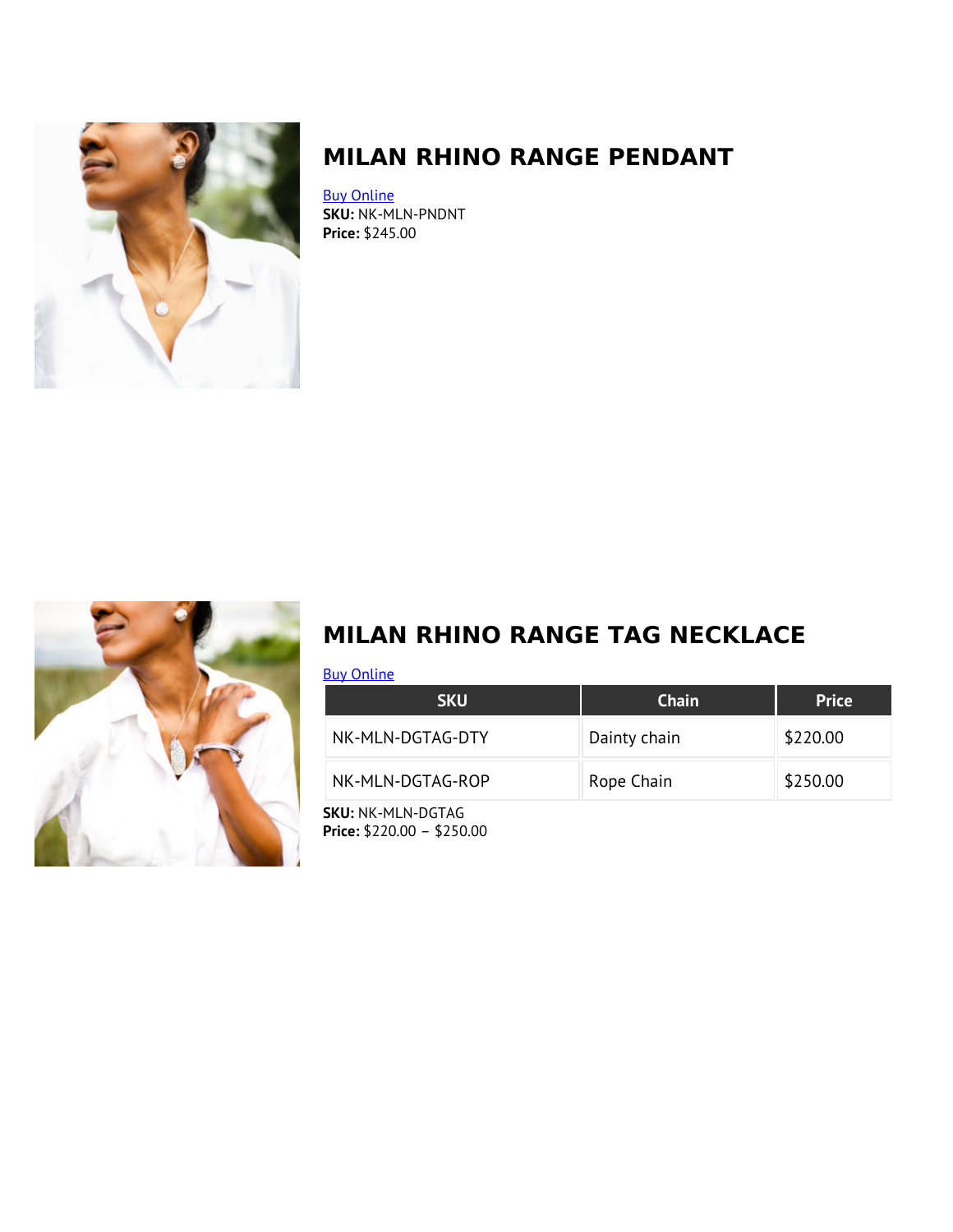<span id="page-4-0"></span>

## **PALMETTO STARRY NIGHT NECKLACE**

[Buy Online](https://nortonandhodges.com/product/palmetto-starry-night-necklace/?utm_source=file&utm_medium=PDF&utm_campaign=g-g-field-shop&utm_term=Palmetto+Starry+Night+Necklace) **SKU:** NK-SRYNGHT-GH **Price:** \$450.00



## **JEWEL COLLECTION**

#### [Buy Online](https://nortonandhodges.com/product/jewel-collection/?utm_source=file&utm_medium=PDF&utm_campaign=g-g-field-shop&utm_term=Jewel+Collection)

| <b>SKU</b>            | Color         | <b>Price</b> |
|-----------------------|---------------|--------------|
| CL-JWLRRSIASL-PINK    | Pink Diamond  | \$395.00     |
| CL-JWLRRSIASL-AMTHSYT | Iced Amethyst | \$395.00     |
| CL-JWLRRSPSSL-SAPH    | Pale Sapphire | \$395.00     |

**SKU:** JWLRRSPDSL **Price:** \$395.00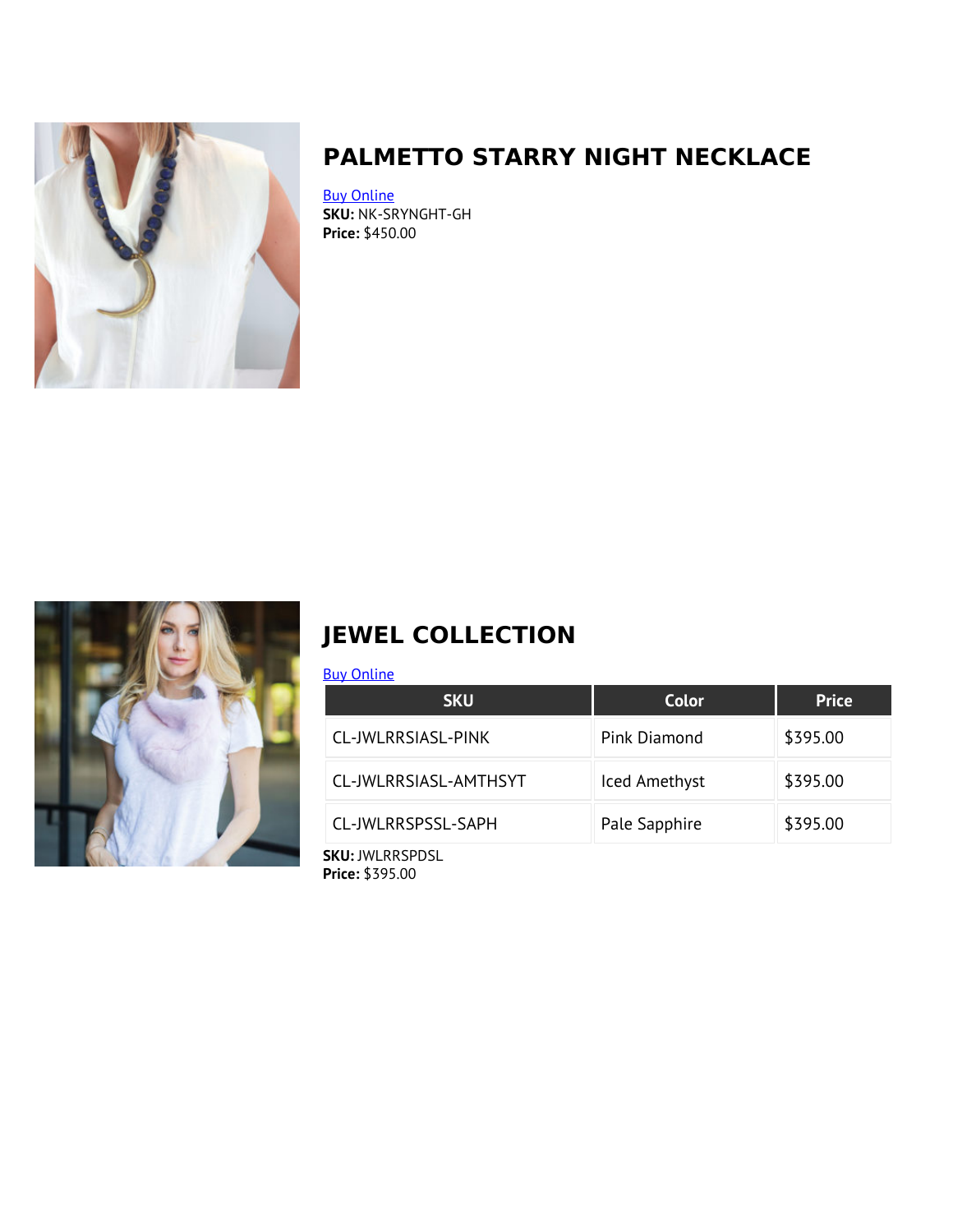<span id="page-5-0"></span>

### **LIVE ADVENTURE UPCYCLED HIMBA BRACELET**

#### [Buy Online](https://nortonandhodges.com/product/live-adventure-upcycled-himba-bracelet/?utm_source=file&utm_medium=PDF&utm_campaign=g-g-field-shop&utm_term=Live+Adventure+Upcycled+Himba+Bracelet)

| <b>SKU</b>      | <b>Ink Color</b> | <b>Price</b> |
|-----------------|------------------|--------------|
| <b>HB-19-LA</b> | <b>Black</b>     | \$20.00      |
| <b>HB-19-LA</b> | Green            | \$20.00      |
| <b>HB-19-LA</b> | Red              | \$20.00      |

**SKU:** HB-19-LA **Price:** \$20.00



#### [Buy Online](https://nortonandhodges.com/product/9851/?utm_source=file&utm_medium=PDF&utm_campaign=g-g-field-shop&utm_term=)

| <b>SKU</b>      | <b>Ink Color</b> | <b>Price</b> |
|-----------------|------------------|--------------|
| <b>HB-19-LA</b> | Any Ink Color    | \$20.00      |
| <b>HB-19-LA</b> | Green            | \$20.00      |
| <b>HB-19-LA</b> | Red              | \$20.00      |

**SKU:** HB-19-LA **Price:** \$20.00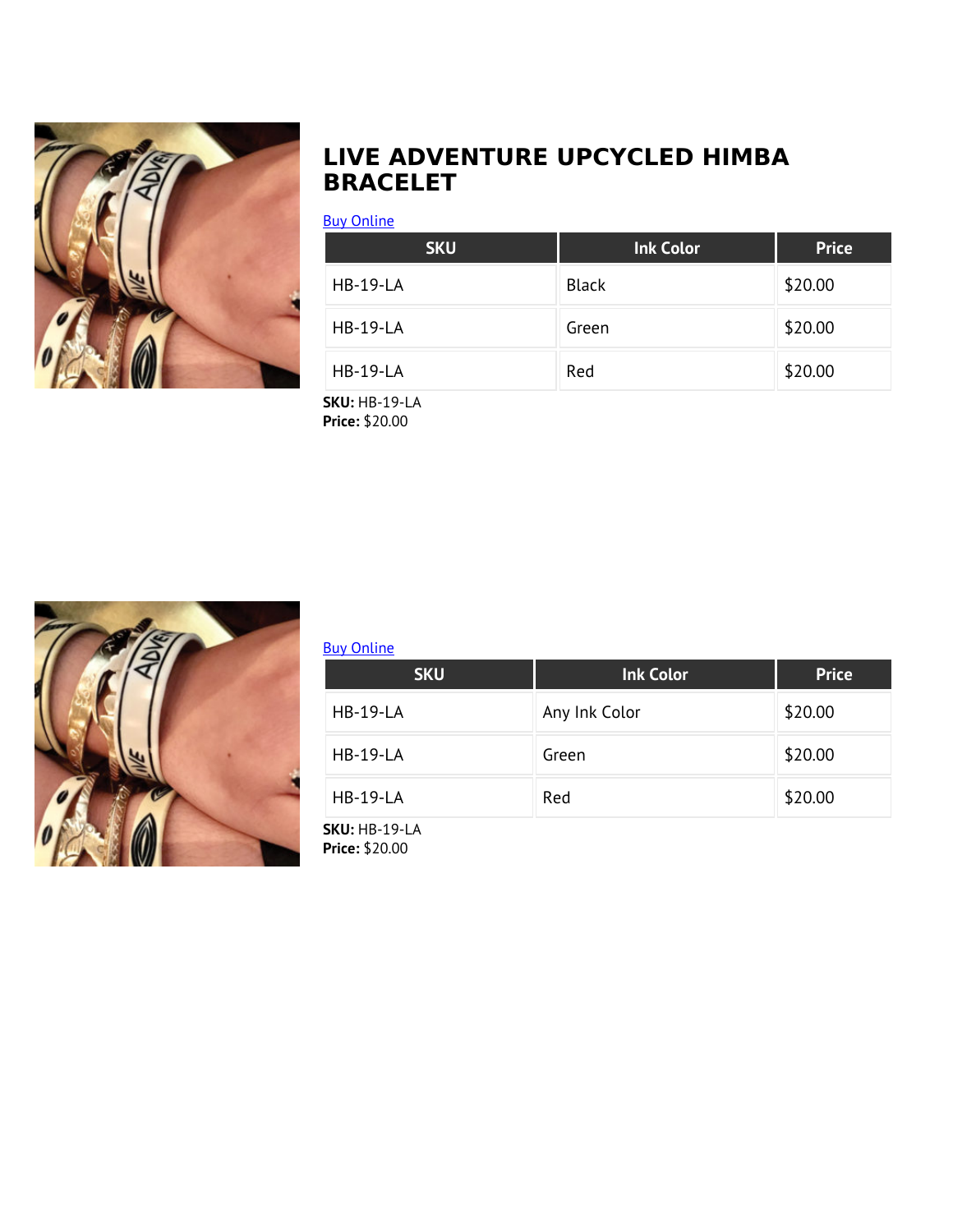<span id="page-6-0"></span>

[Buy Online](https://nortonandhodges.com/product/9911/?utm_source=file&utm_medium=PDF&utm_campaign=g-g-field-shop&utm_term=) **SKU:** SRF-PSTS-EHN2-16-OG **Price:** \$325.00



## **OSTRICH AND GUINEA SILK SCARF**

#### [Buy Online](https://nortonandhodges.com/product/ostrich-and-guinea-silk-scarf/?utm_source=file&utm_medium=PDF&utm_campaign=g-g-field-shop&utm_term=Ostrich+and+Guinea+Silk+Scarf)

**SKU:** SRF-PSTS-EHN2-16-OG **Price:** \$325.00 **Wholesale Price: \$** 130.00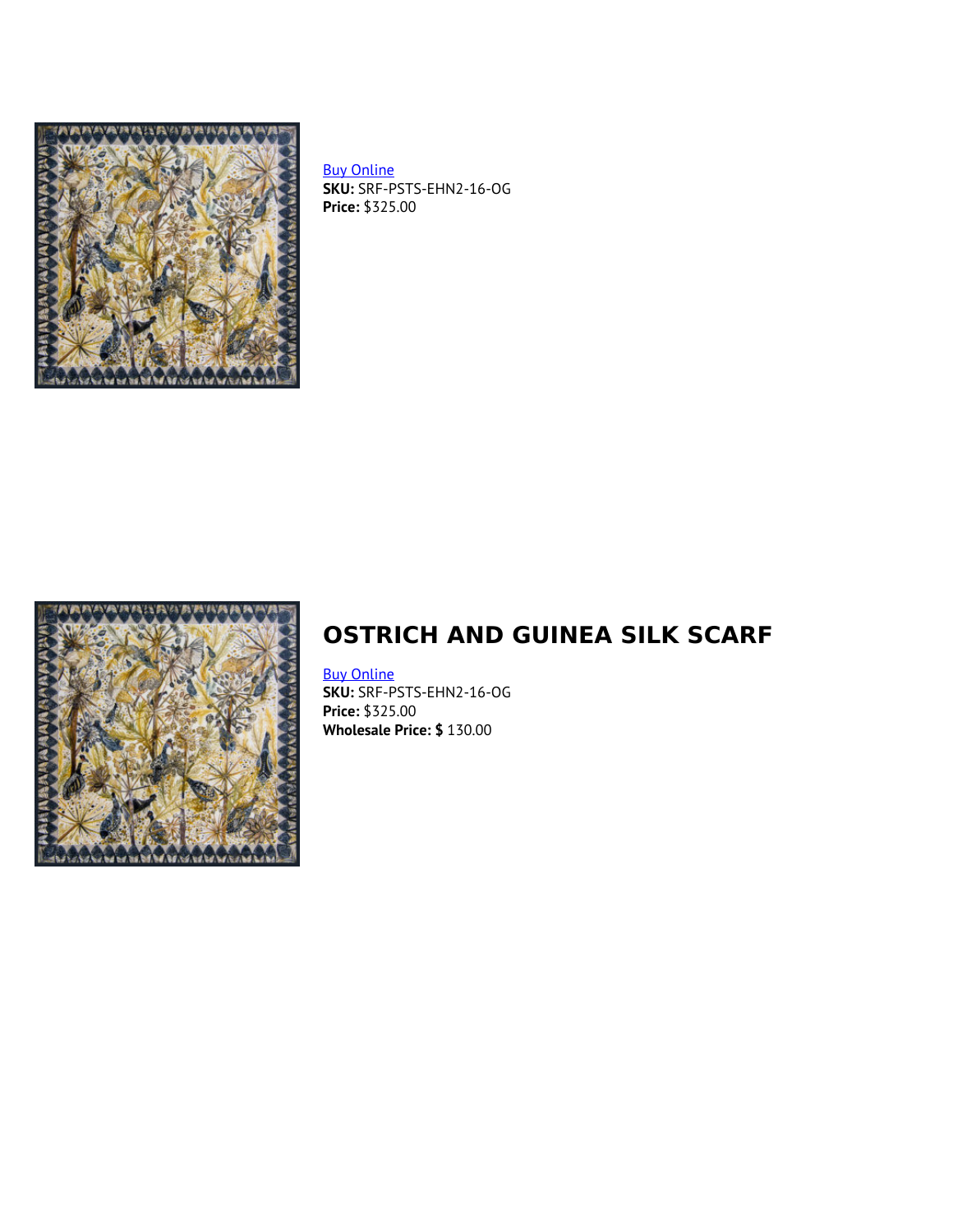<span id="page-7-0"></span>

### **SIGNATURE CUFF WITH FIRED BRASS SNAPS**

#### [Buy Online](https://nortonandhodges.com/product/zebra-signature-cuff-with-fired-brass-snaps-2/?utm_source=file&utm_medium=PDF&utm_campaign=g-g-field-shop&utm_term=Signature+Cuff+with+Fired+Brass+Snaps)

| <b>SKU</b>                 | <b>Size</b>                          | <b>Options</b>                            | <b>Price</b> |
|----------------------------|--------------------------------------|-------------------------------------------|--------------|
| BR-NHSigCuff-SPRPRP-SM     | Small to<br>Medium                   | Purple<br>Springbok                       | \$120.00     |
| BR-NHSigCuff-KUD-SM        | Small to<br>Medium                   | Kudu                                      | \$100.00     |
| BR-NHSigCuff-KUD-ML        | Medium<br>to Large                   | Kudu                                      | \$100.00     |
| BR-NHSigCuff-KUD-XL        | Extra<br>Large<br>(Custom<br>$Cut$ ) | Kudu                                      | \$100.00     |
| BR-NHSigCuff-CHOCCHTH-SM   | Small to<br>Medium                   | Chocolate<br>Cheetah                      | \$100.00     |
| BR-NHSigCuff-CHOCCHTH- ML  | Medium<br>to Large                   | Chocolate<br>Cheetah                      | \$100.00     |
| <b>BR-NHSigCuff</b>        | Extra<br>Large<br>(Custom<br>Cut)    | Chocolate<br>Cheetah                      | \$100.00     |
| BR-NHSigCuff-ZBA-192-WB-SM | Small to<br>Medium                   | Zebra<br>(White with<br>Brown<br>Stripes) | \$100.00     |
| BR-NHSigCuff-BLS-SM        | Small to<br>Medium                   | <b>Blesbok</b>                            | \$100.00     |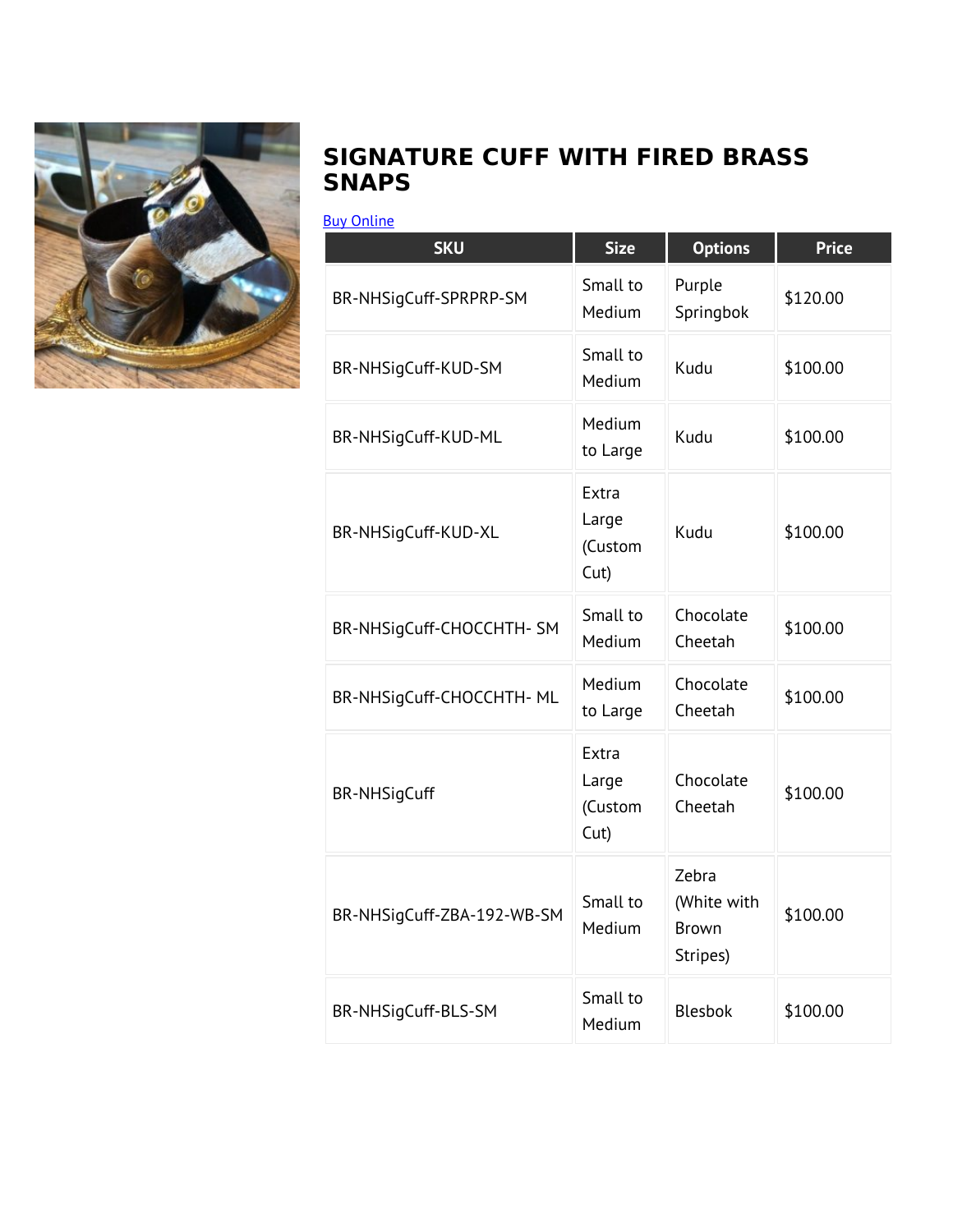| <b>SKU</b>                  | <b>Size</b>                       | <b>Options</b>                                               | <b>Price</b> |
|-----------------------------|-----------------------------------|--------------------------------------------------------------|--------------|
| BR-NHSigCuff-ZBA-192-BI-SM  | Small to<br>Medium                | Zebra<br>(Espresso<br>Brown<br>Stripes with<br>Ivory)        | \$100.00     |
| BR-NHSigCuff-CROC-PRI-SM    | Small to<br>Medium                | Periwinkle<br>Nile Croc                                      | \$120.00     |
| BR-NHSigCuff-ALG-192-IDG-SM | Small to<br>Medium                | Indigo<br>Alligator                                          | \$105.00     |
| BR-NHSigCuff-AXS-192-SM     | Small to<br>Medium                | Axis                                                         | \$100.00     |
| BR-NHSigCuff-ZBA-192-WB-ML  | Medium<br>to Large                | Zebra<br>(White with<br><b>Brown</b><br>Stripes)             | \$100.00     |
| BR-NHSigCuff-BLS-ML         | Medium<br>to Large                | <b>Blesbok</b>                                               | \$100.00     |
| BR-NHSigCuff-ZBA-192-BI-ML  | Medium<br>to Large                | Zebra<br>(Espresso<br><b>Brown</b><br>Stripes with<br>Ivory) | \$100.00     |
| BR-NHSigCuff-CROC-PRI-ML    | Medium<br>to Large                | Periwinkle<br>Nile Croc                                      | \$120.00     |
| BR-NHSigCuff-ALG-192-IDG-ML | Medium<br>to Large                | Indigo<br>Alligator                                          | \$105.00     |
| BR-NHSigCuff-AXS-192-ML     | Medium<br>to Large                | Axis                                                         | \$100.00     |
| BR-NHSigCuff-ZBA-192-WB-XL  | Extra<br>Large<br>(Custom<br>Cut) | Zebra<br>(White with<br>Brown<br>Stripes)                    | \$105.00     |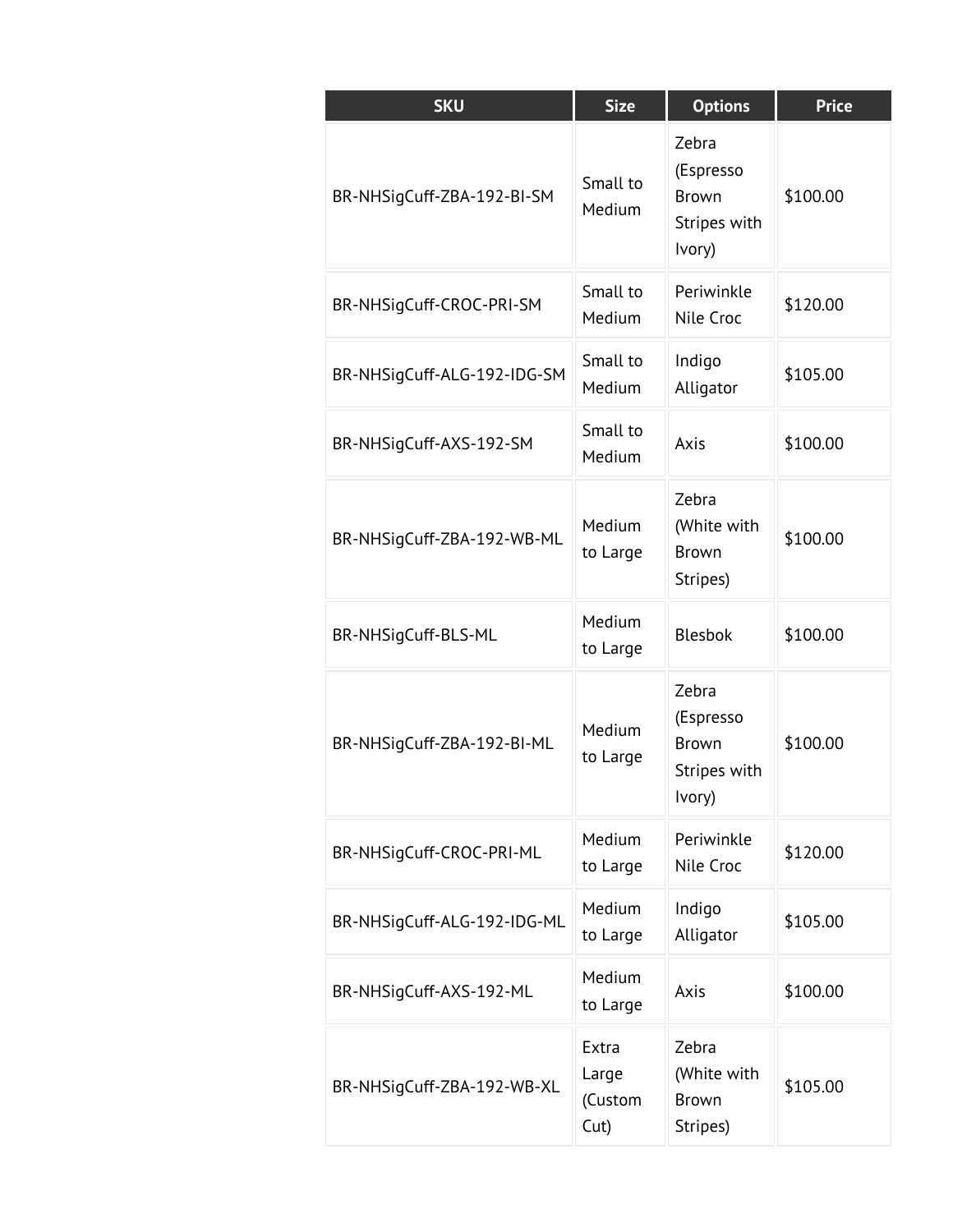| <b>SKU</b>                 | <b>Size</b>                       | <b>Options</b>                                               | <b>Price</b> |
|----------------------------|-----------------------------------|--------------------------------------------------------------|--------------|
| BR-NHSigCuff-BLS-XL        | Extra<br>Large<br>(Custom<br>Cut) | <b>Blesbok</b>                                               | \$105.00     |
| BR-NHSigCuff-ZBA-192-BI-XL | Extra<br>Large<br>(Custom<br>Cut) | Zebra<br>(Espresso<br><b>Brown</b><br>Stripes with<br>Ivory) | \$105.00     |
| <b>BR-NHSigCuff</b>        | Extra<br>Large<br>(Custom<br>Cut) | Periwinkle<br>Nile Croc                                      | \$125.00     |
| <b>BR-NHSigCuff</b>        | Extra<br>Large<br>(Custom<br>Cut) | Indigo<br>Alligator                                          | \$115.00     |
| <b>BR-NHSigCuff</b>        | Extra<br>Large<br>(Custom<br>Cut) | Axis                                                         | \$105.00     |

**SKU:** BR-NHSigCuff **Price:** \$100.00 – \$125.00 **Wholesale Price: \$** 47.50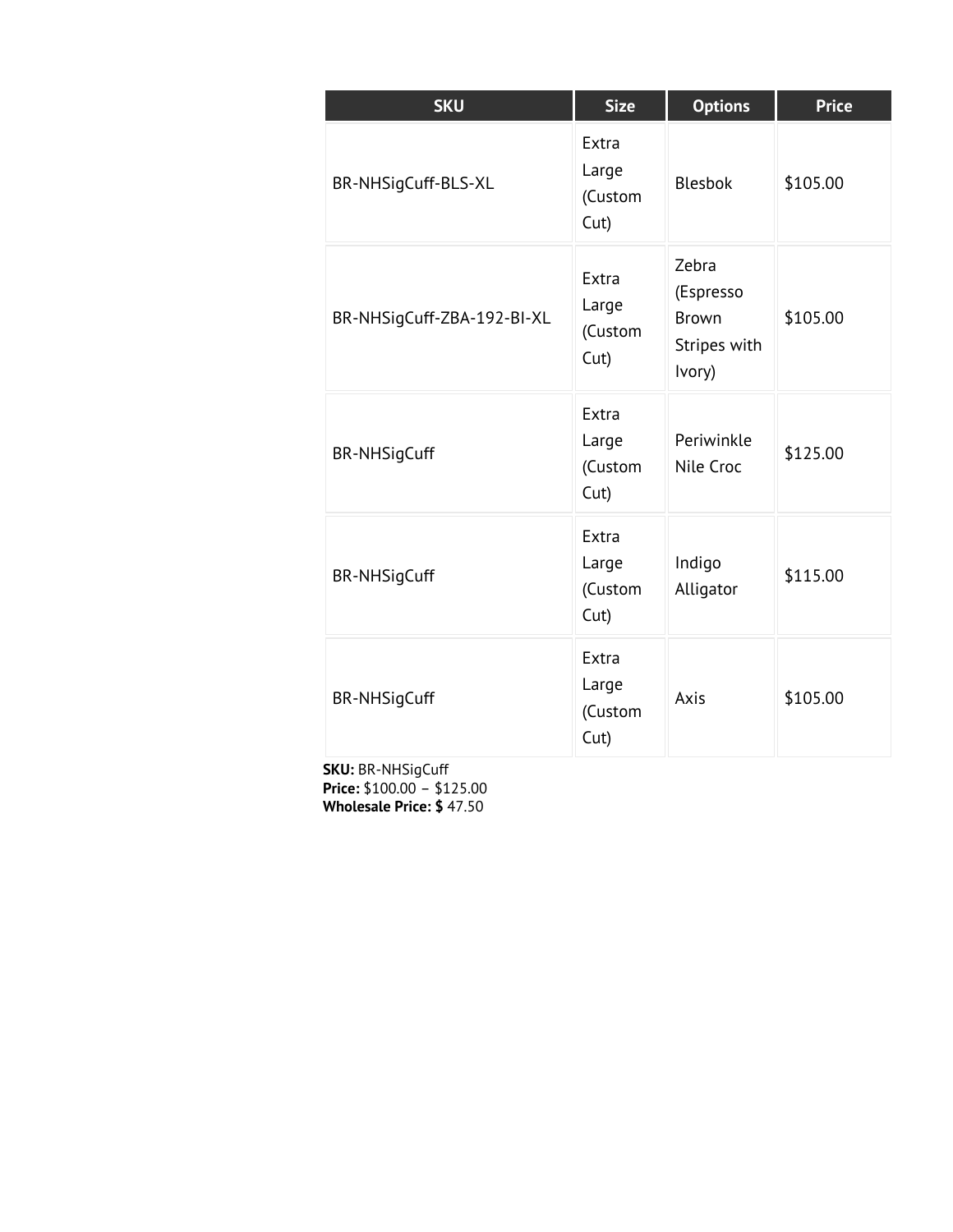

#### [Buy Online](https://nortonandhodges.com/product/9944/?utm_source=file&utm_medium=PDF&utm_campaign=g-g-field-shop&utm_term=)

| <b>SKU</b>                  | <b>Size</b>              | <b>Price</b> |
|-----------------------------|--------------------------|--------------|
| BR-NHSigCuff-KUD-SM         | Any Size                 | \$100.00     |
| BR-NHSigCuff-KUD-ML         | Medium to Large          | \$100.00     |
| BR-NHSigCuff-KUD-XL         | Extra Large (Custom Cut) | \$100.00     |
| BR-NHSigCuff-CHOCCHTH-SM    | Any Size                 | \$100.00     |
| BR-NHSigCuff-CHOCCHTH- ML   | Medium to Large          | \$100.00     |
| <b>BR-NHSigCuff</b>         | Extra Large (Custom Cut) | \$100.00     |
| BR-NHSigCuff-ZBA-192-WB-SM  | Any Size                 | \$100.00     |
| BR-NHSigCuff-BLS-SM         | Any Size                 | \$100.00     |
| BR-NHSigCuff-ZBA-192-BI-SM  | Any Size                 | \$100.00     |
| BR-NHSigCuff-CROC-PRI-SM    | Any Size                 | \$120.00     |
| BR-NHSigCuff-ALG-192-IDG-SM | Any Size                 | \$105.00     |
| BR-NHSigCuff-AXS-192-SM     | Any Size                 | \$100.00     |
| BR-NHSigCuff-ZBA-192-WB-ML  | Medium to Large          | \$100.00     |
| BR-NHSigCuff-BLS-ML         | Medium to Large          | \$100.00     |
| BR-NHSigCuff-ZBA-192-BI-ML  | Medium to Large          | \$100.00     |
| BR-NHSigCuff-BLS-XL         | Extra Large (Custom Cut) | \$95.00      |

**SKU:** BR-NHSigCuff **Price:** \$95.00 – \$120.00